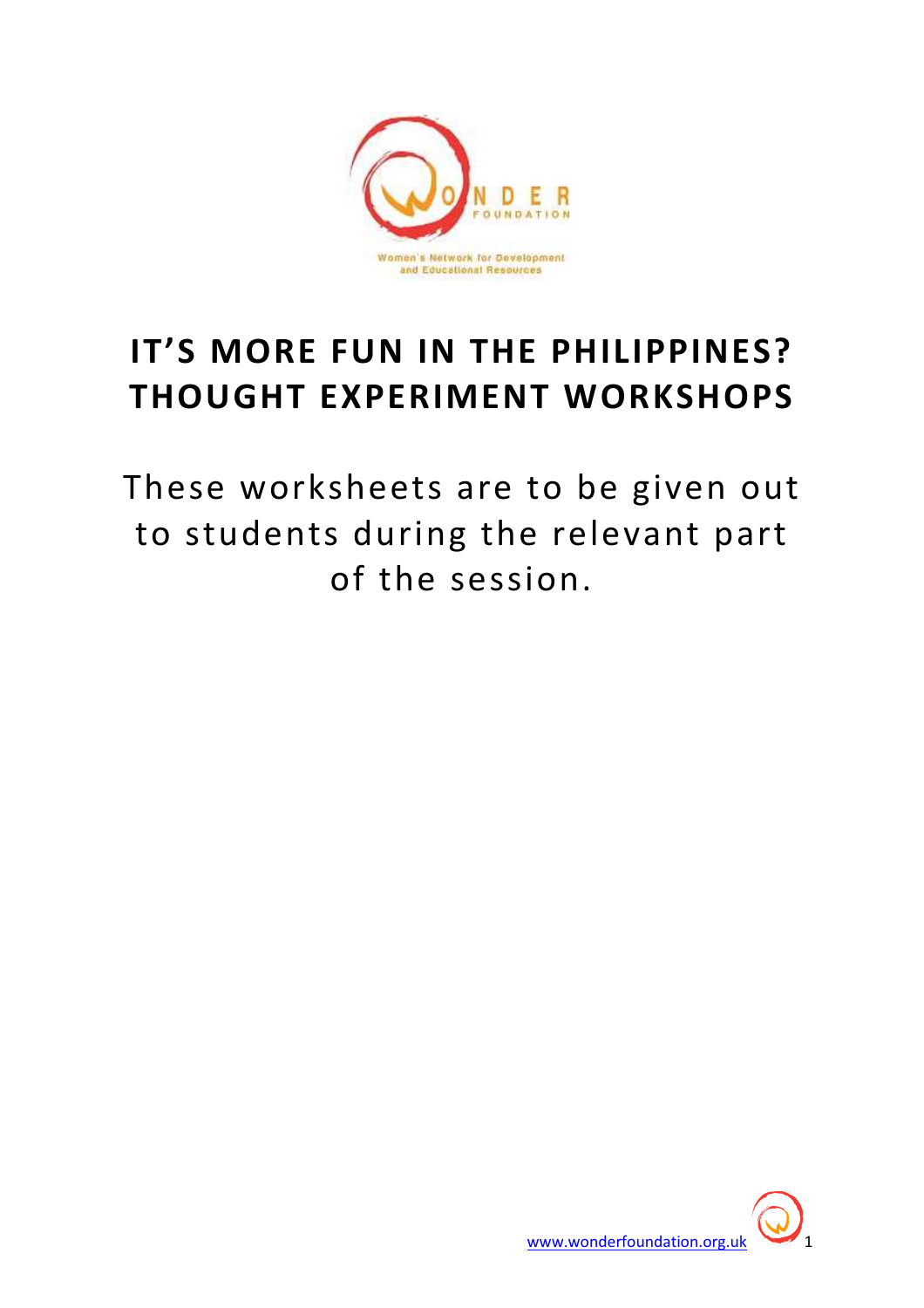### GOING TO SCHOOL

 "Maria lives in a remote area, where everything–her school, the shops, the groceries–are at least 40 miles from home. In her village, there is only one train and one bus that goes to your school. Both arrive once every hour, and are a mile away (by foot) from her house. Her father died when she was 3 and she lives with her mum and two sisters. Maria's mum, Carmina, leaves the house at 4.30AM every day to work as a nanny and is not usually home until 9PM.

Due to Carmina's work schedule Maria being the eldest child, has the responsibility for caring for her siblings. She has to make sure they wake up in the morning, prepare their breakfast, walk with them to the local school near to the train station, travel by train to her own school, dash home as soon as the school bell rings to pick up the children, prepare their dinner and make sure they do their homework. When this is done she has to study for your exams and complete her own homework. This is hard as when it is dark they only have one lightbulb in the kitchen.

Maria knows without passing her exams she will not have many job opportunities. You could be a nanny like your mum, or go and work in someone's house as a maid. She needs to get good marks in her school exams to get a scholarship to the technical college so that she can get skills for a good job. This is proving to be difficult, especially as she has also been working part time at a local shop to earn extra cash to help Carmina to pay for the electricity bill."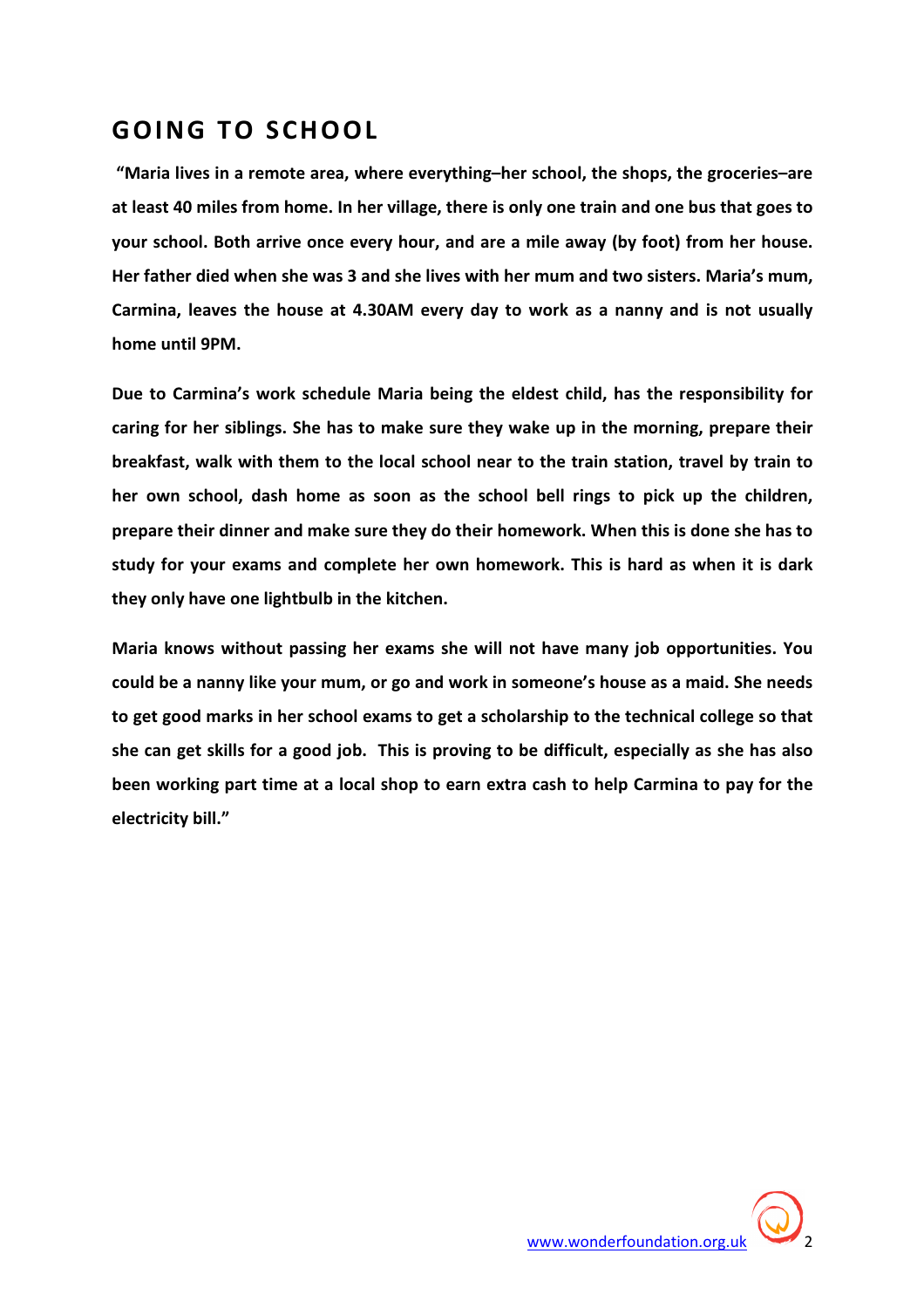#### BEING INDEPENDENT

Maria won a scholarship and has now graduated from school and has a good job. Once she has paid her living expenses she have £200 left over each month to spend. If you were Maria how would you spend it?

- 1) Spend it. You deserve a treat.
- 2) Save the money
- 3) Find someone nicer to live. Now you can have parties!

#### WORKING FOR YOUR DREAMS

Maria could only afford to pay for one of her sisters, Angela, to go to the technical school as her mother got sick and she had to send money home so her sister Yana and mother could eat and pay their bills. Despite how hard she worked at school, Yana had to spend a lot of time looking after her mother when she got sick as her sisters had already left the village. Sometimes she did not have enough money to get to school if her sister had not sent enough home. Because of this she did not do very well in her exams and couldn't get a scholarship.

Yana finished secondary school two years ago and has been working as a nanny for a rich family in her village. She gets paid the minimum wage, £4 a day, and cannot find a better paying job so she has applied to work in Saudi Arabia. She will be looking after three children and living in their home. The family have been recommended by her cousin who also works there, but they only speak Arabic and have customs unfamiliar to you. As a wealthy family, the money they offer Yana is twice as much as you could get in a job as a nanny in her village, where there are limited opportunities, but until you get there she won't know what the family is like. The flight is very expensive and if she is going to save any money she will only be able to come home after 2 years, when the family will pay for her to return home. She hopes that working in Saudi Arabia will give her the chance to save up money so she can pay for her teacher training.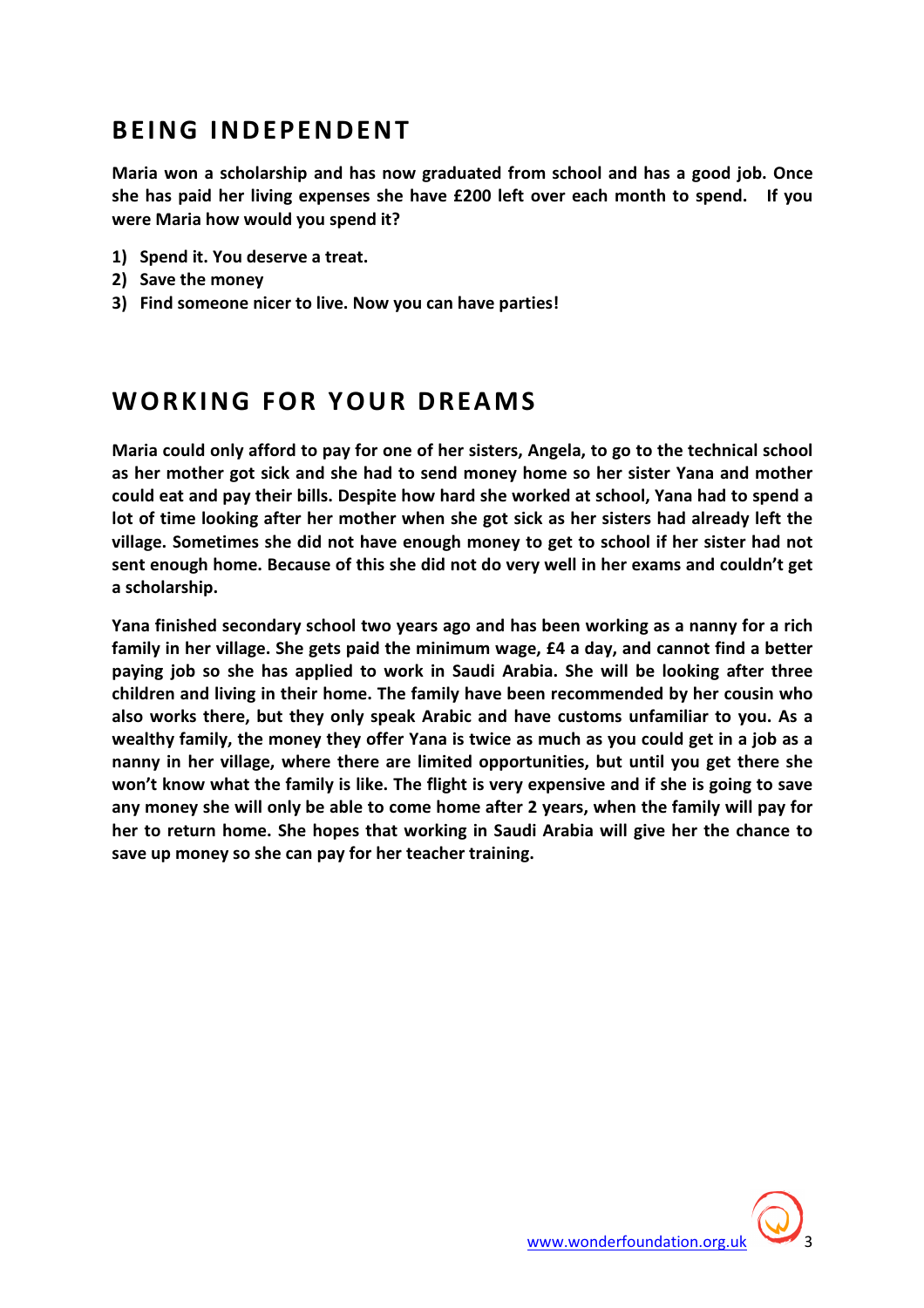## **MAKING DECISIONS**

Yana has now been in Saudi Arabia for a 6 years. She has been able to improve her Arabic and is are getting along well with her host family. She skyped her family one a week constant contact and sends them money to help care for their mother. She has saved enough to go to teacher training college but is now worried that she will be the oldest student. If she works for 6 more years she will be able to buy a house in the Philippines.

Her sisters, Angela and Maria, are both married and now have children. Yana has good friends in Saudi Arabia – on Sundays she is given the afternoon off and she meets other Filipino nannies for an icecream – but she knows that she will never have a family is she stays working as a nanny . What should she do?

For more information on the Wonder Foundation or on using these resources please contact Olivia Darby olivia@wonderfoundation.org.uk